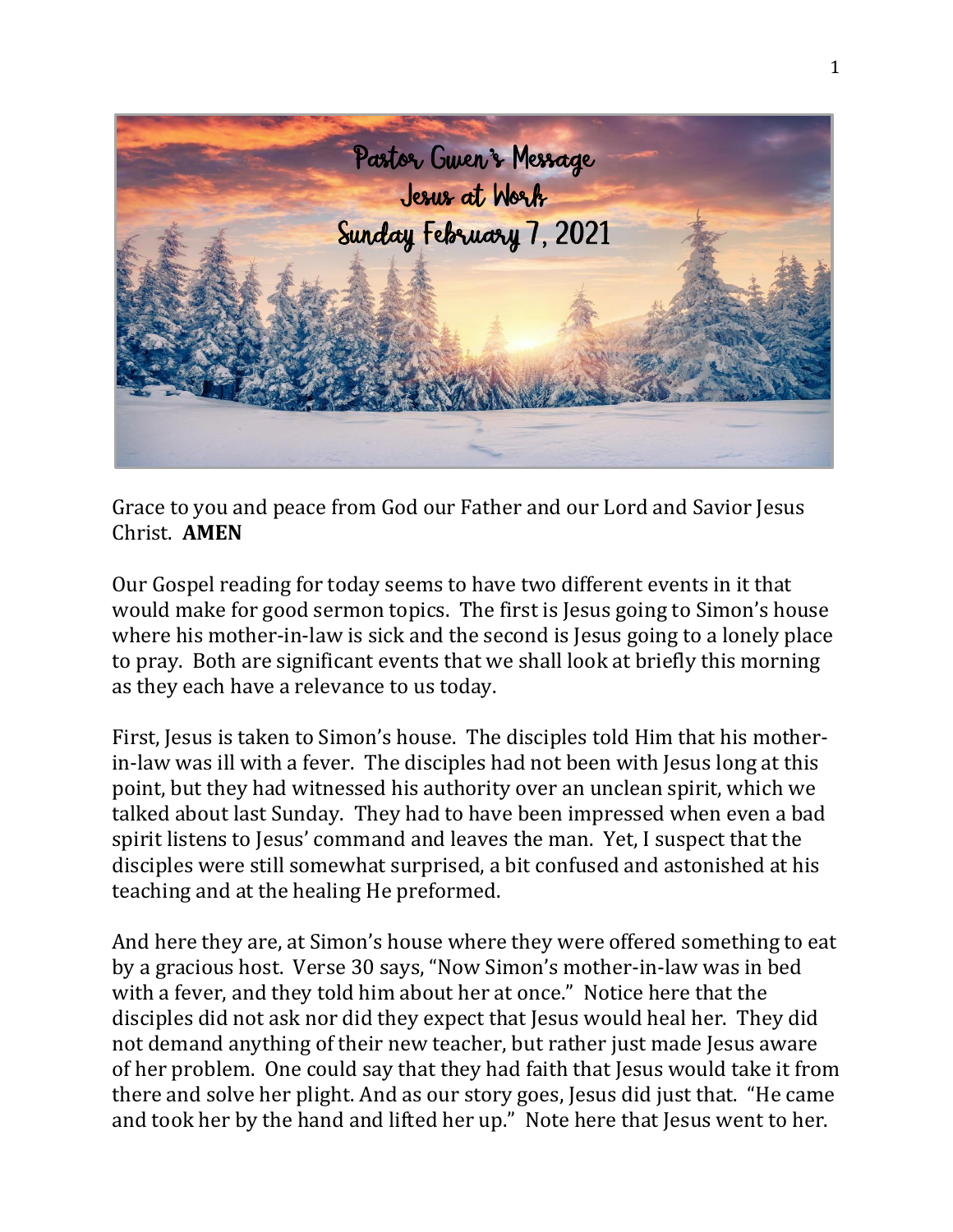He was not asked, but he satisfied the faith of the disciples and had the fever leave her. And then she served them. It was an instantaneous healing. She was made well enough to resume her duties of caring for the men in the household and their invited guests.

Notice that we do not know anything about this woman, or her faith. So it was not her faith that made her well. It was all dependant on the actions of Jesus, that the woman was healed of her malady. Jesus took the initiative. Jesus acted to bring His grace to this unnamed woman and make her life whole again.

The mother-in-law was a passive receiver. We don't know if she said anything or did anything to show that she had faith in Jesus or for that matter, even knew who he was. But what is important to note is that after the healing, she got up and went to the kitchen and made dinner. She served Jesus, who had healed her. That to me is the important part of the story, not just that Jesus was the active participant in her healing but that in response to His grace, she served Him. We can learn from this that that Jesus can bring an act of grace into our lives, as well. And our response then should be gratitude that can manifest itself in service to Him and our neighbor. And if we trust as the disciples did, with faith, Jesus will act for us as well.

A short story told by Pastor Zingale goes: "In a textile factory where threads are woven into fabrics there is a sign above the machines: 'If the threads become tangled, call the foreman.' A new employee found the threads on her machine badly tangled. Frantically, she tried to untangle them. The foreman came by and said, 'Why didn't you call for me?' she relied, 'I was just trying to do my best.' Then, very pointedly, the foreman told her, "Doing your best includes calling the foreman.'"

We do our best when our lives get tangled up and we invite Jesus to be present and help us. A simple story about a small boy that was in a boat with his father. As the young boy looked over the side of the boat, the water appeared dangerously deep. He asked his Dad, "Is the water over my head?" "Yes, son, it is over your head', his father said. Then after a short pause, he asked, "Daddy, is the water over your head?" And the father replied, "Yes, son it is." After a bit more thought the youngster asked, "Daddy, is the water over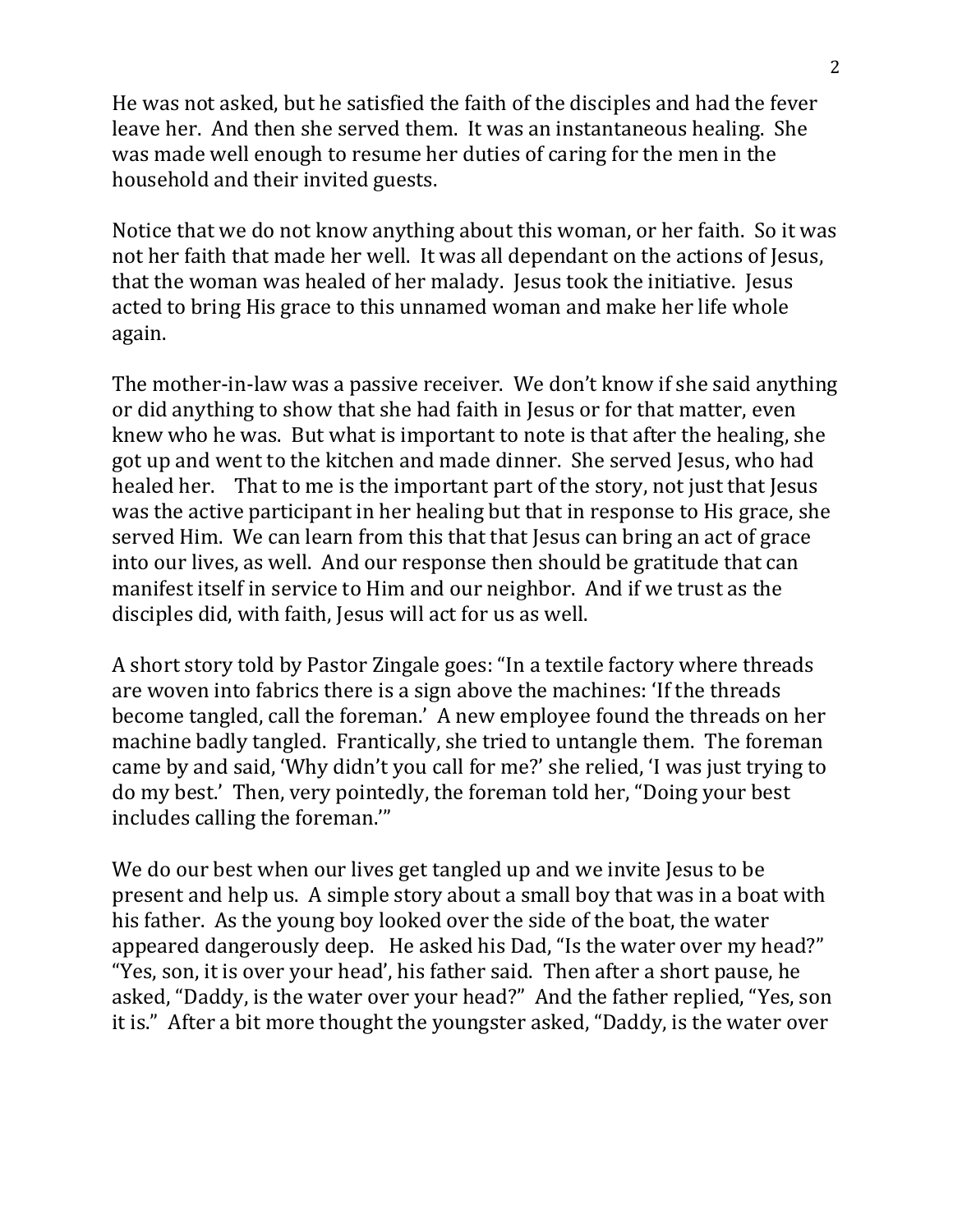God's head?" This one the dad had to think on for a minute. Then he replied, "No, my son, the water is not over God's head."

Yes, Jesus is never in over his head when we come to Him with our floundering. If we have a relationship with Jesus, believe, the assurance will come that He can handle the troubled waters of our lives. He will take it upon Himself to make sure that we have forgiveness, abundant and eternal lives to use to His glory.

And now for the second event in our reading today that comes from verse 35, "In the morning, while it was still very dark, he got up and went out to a deserted place and there he prayed." Many times in the New Testament, we hear of Jesus going off alone in a deserted place to pray. If we look back to the original language of the New Testament, we have the word for deserted place as *eremon.* This usually is a word that translates loosely to "wilderness". The wilderness here is a holy place, alive with the presence of God. I have thought for a while that it was not so much that Jesus needed a quiet, peaceful place to collect his thoughts and recharge his batteries, but rather it might have been a time of soul searching to reconcile that He should be focusing on the mission His Father called him to do. Maybe Jesus went out to wrestle with whether he should be taking time to heal people or should he just do His Fathers work of bringing people to the kingdom of God. I think that this struggle is well recorded in Scripture. Does He please the crowds or do His Fathers will. Hugh. . . . .

So if this struggle is present in Jesus, you can imagine how much greater the struggle in our own lives. Do we decide to allow Jesus in to our lives and wait for Him to bring grace to our brokenness, or do we want to remain in control, to be in charge and be our own boss? Well, we all know the answer to that one, as we mentioned Paul's quote in last week's sermon from His letter to the Romans; "I do not understand my own actions. For I do not do what I want, but I do the very thing I hate." Ch7 vs. 15. We want to let Jesus in, yet we resort to trying to go it on our own. Why do we do that? Yup, you guessed it. We are human after all and our free will does not always lead us to Jesus.

We too need time in our own eremon, our quiet place to talk with the Father and build a relationship that will give us the strength to let go and let God, if you will. Prayer, no matter when or where is the answer. Pray without ceasing is the cry from Paul in his letters to the new church leaders. And yes, some of us do need our own little special, quiet place to let our prayers flow to